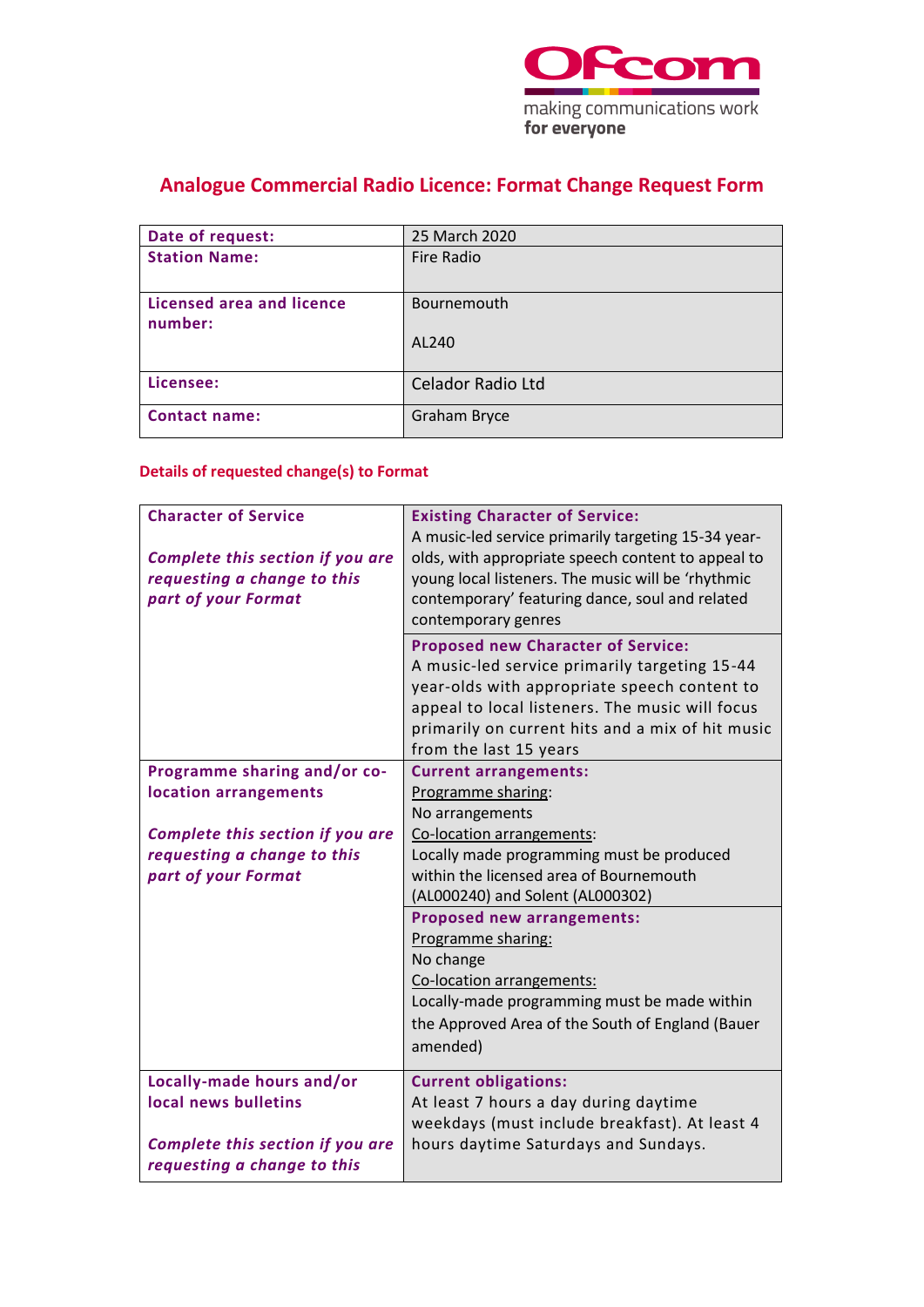| part of your Format | <b>Proposed new obligations:</b><br>At least 3 hours a day during daytime<br>weekdays. |
|---------------------|----------------------------------------------------------------------------------------|
|                     |                                                                                        |

The holder of an analogue local commercial radio licence may apply to Ofcom to have the station's Format amended. Any application should be made using the layout shown on this form, and should be in accordance with Ofcom's published procedures for Format changes. 1 Under section 106(1A) of the Broadcasting Act 1990 (as amended), Ofcom may consent to a change of a Format only if it is satisfied that *at least* one of the following five statutory criteria is satisfied:

- *(a) that the departure would not substantially alter the character of the service;*
- *(b) that the departure would not narrow the range of programmes available by way of relevant independent radio services to persons living the area or locality for which the service is licensed to be provided;*
- *(c) that the departure would be conducive to the maintenance or promotion of fair and effective competition*
- *(d) that there is evidence that, amongst persons living in that area or locality, there is a significant demand for, or significant support for, the change that would result from the departure; or*
- *(e) that (i) the departure would result from programmes included in the licensed service ceasing to be made at premises in the area or locality for which the service is provided, but (ii) those programmes would continue to be made wholly or partly at premises within the approved area (as defined in section 314 of the Communications Act 2003 (local content and character of services)).*

Only one of these five criteria need be satisfied in order for Ofcom to consent to the proposed change. However, even if Ofcom is of the opinion that the proposed change satisfies one or more of the statutory criteria, there may be reasons (depending on the particular circumstances of the case) why Ofcom may not consent to the proposed change. The additional criteria to which Ofcom will have regard when exercising this discretion can be found on our website.<sup>2</sup>

Applicants should note that, under section 106ZA of the same Act (as amended), a proposed change that *does not* satisfy the first or last of these criteria (i.e. a change that Ofcom considers *would* or *could* substantially alter the character of the service, or does not relate to the origin of locally-made programmes) must, if it is to be considered further under any of the other three criteria, be consulted upon.

In the event that Ofcom receives a request for Format change and considers that criterion (a) or (e) is *not* satisfied, it will seek confirmation from the applicant as to whether it wishes

<sup>&</sup>lt;sup>1</sup> Available at https://www.ofcom.org.uk/ data/assets/pdf file/0024/87405/The-regulation-of-[Format-changes.pdf](https://www.ofcom.org.uk/__data/assets/pdf_file/0024/87405/The-regulation-of-Format-changes.pdf)

<sup>&</sup>lt;sup>2</sup> At https://www.ofcom.org.uk/ data/assets/pdf\_file/0024/87405/The-regulation-of-Format[changes.pdf](https://www.ofcom.org.uk/__data/assets/pdf_file/0024/87405/The-regulation-of-Format-changes.pdf)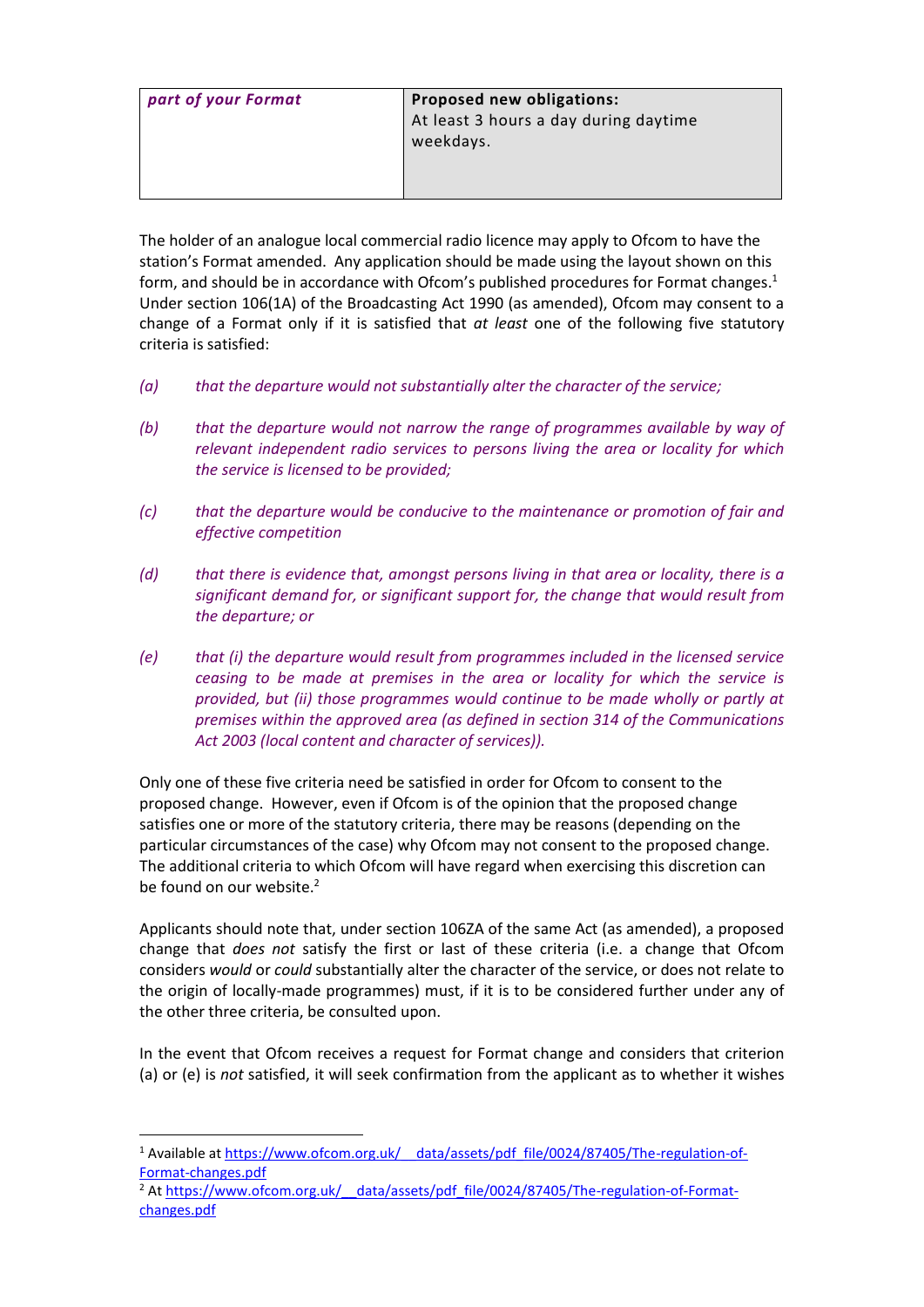to proceed with the request (and, if so, whether it wishes to amend or replace its submission in light of the necessity to make it public).#

**Please set out the statutory criterion, or criteria, set out in section 106(1A) of the Broadcasting Act 1990 that you believe is/are satisfied in relation to this Format change request, and the reasons for this.**

- b. The departure would not narrow the range of programmes available. The competitors in the area are Heart, Sam FM, Smooth and Wave.
	- Heart focuses on dance, rhythmic pop and upbeat pop from the 90s to today.
	- Sam FM plays pop and rock from the 70s and 80s.
	- Smooth plays pop, soft pop, soul and disco from the 70s, 80s and 90s
	- Wave 105's format is "a locally oriented music and information station for over-30s in the Solent and adjacent area, playing a spread of contemporary and soft adult contemporary hits and treating speech as an important ingredient". It plays a wide range of pop, pop rock, soft pop and upbeat pop from the 80s to today with a small proportion of older tracks and some rock, dance, soul and disco.

The existing station, Fire, plays primarily current dance, pop and rhythmic pop supplemented by dance and rhythmic pop from the 90s and 00s. The music played is 68% current (from 2018).

The proposed new format would see the station become part of the Hits Radio network alongside Bauer's FM stations in the north of England like Radio City. As such it would play a broad mix of pop from the last 15 years with a focus on upbeat pop, rhythmic pop and dance. The new format will focus on more recent music than Heart, whose output is around 25% current compared to stations in the Hits Radio network which is over half current (56% based on our analysis of the stations from 5- 11 November 2018 00:00-24:00).

The stations would therefore be distinct from its competitors in the area. (see music analysis in the Annex)

The change to local hours and programme sharing are in line with Ofcom's localness guidelines.

e. Programmes included in the licensed service will cease to be made at premises in the area or locality for which the service is provided, but those programmes will continue to be made wholly or partly at premises within the approved area.

**Please provide any additional information and/or evidence in support of the proposed change(s) below. In particular, the applicant may wish to outline how they see that the proposed change fits within Ofcom's published Format change request policy<sup>3</sup> and also Ofcom's Localness guidance, which includes our co-location and programme sharing policy. 4**

<sup>&</sup>lt;sup>3</sup> Available at https://www.ofcom.org.uk/ data/assets/pdf\_file/0024/87405/The-regulation-of-[Format-changes.pdf](https://www.ofcom.org.uk/__data/assets/pdf_file/0024/87405/The-regulation-of-Format-changes.pdf)

<sup>4</sup> Available at<http://stakeholders.ofcom.org.uk/broadcasting/radio/localness/>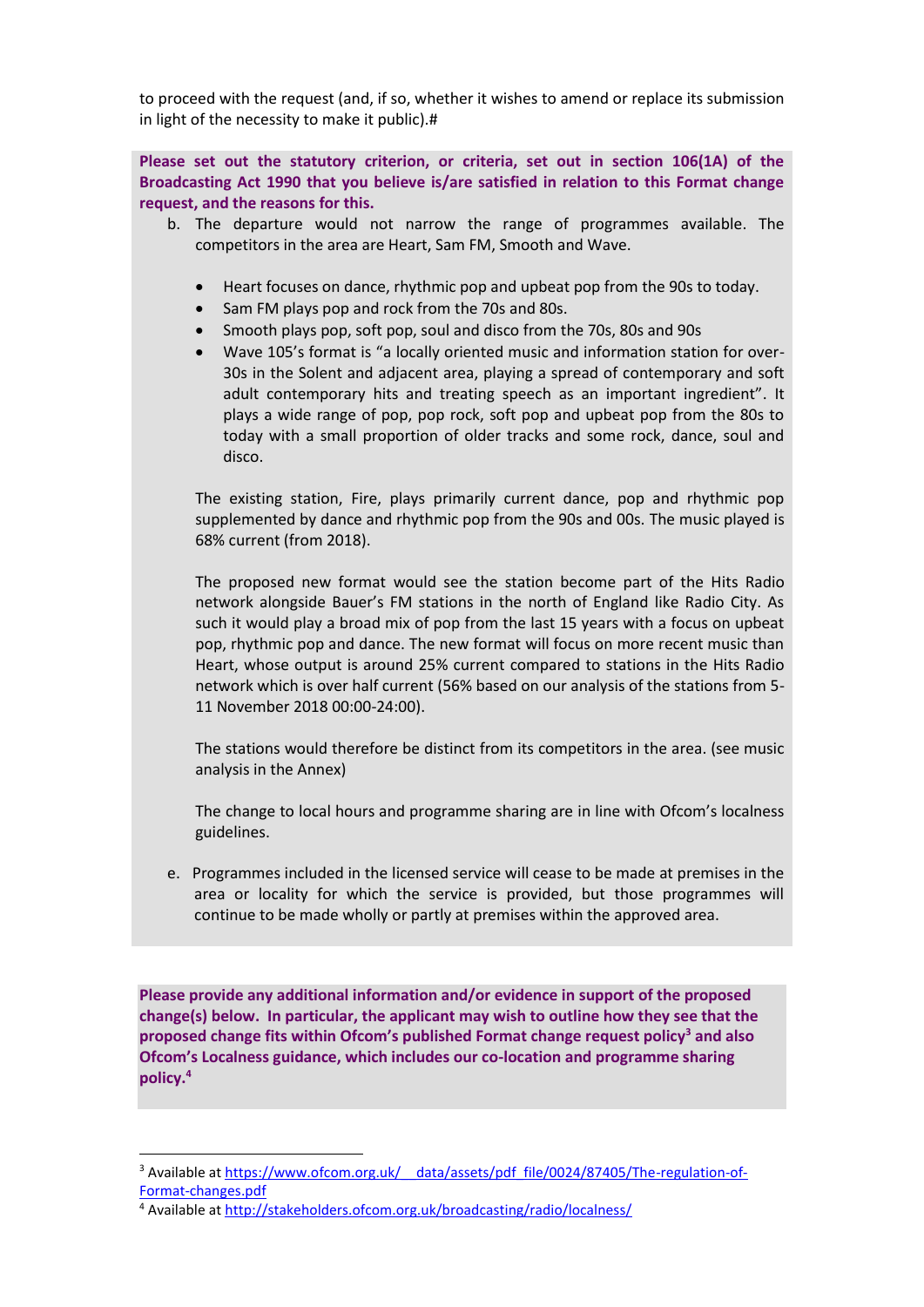### *Notes*

# Ofcom may approve a change under any of criteria (b) to (d) without consultation, or after a consultation of less than 28 days, if Ofcom considers that to hold a consultation at all, or for 28 days or more, would result in a delay that would be likely to prejudice the interests of the licensee. Ofcom may also remove for the purposes of consultation any confidential information submitted by the licensee.

### **Data Protection**

We require the information requested in this form in order to carry out our licensing duties under the Broadcasting Act 1990, Broadcasting Act 1996 and Communications Act 2003. Please see Ofcom's General Privacy Statement [www.ofcom.org.uk/about-ofcom/foi](http://www.ofcom.org.uk/about-ofcom/foi-dp/general-privacy-statement)[dp/general-privacy-statement](http://www.ofcom.org.uk/about-ofcom/foi-dp/general-privacy-statement) for further information about how Ofcom handles your personal information and your corresponding rights

### **Annex**

## **Music analysis of stations in the area and the proposed new format, Hits Radio (national), based on analysis from 5-11 November 2018 00:00-24:00**

| <b>Station: Fire</b> |     |     |     |     |                 |                 |         |              | <b>Station: Fire</b> |      |      |      |       |       |                 |         |              |
|----------------------|-----|-----|-----|-----|-----------------|-----------------|---------|--------------|----------------------|------|------|------|-------|-------|-----------------|---------|--------------|
| No of unique tracks  | 60s | 70s | 80s | 90s | 00sl            | 10s1            | Current | <b>TOTAL</b> | % of unique tracks   | 60s  | 70s  | 80s  | 90s   | 00s   | 10 <sub>s</sub> | Current | <b>TOTAL</b> |
| Rock                 |     |     |     |     |                 |                 |         | $\Omega$     | Rock                 |      |      |      |       |       |                 |         | 0.0%         |
| Rock heavy           |     |     |     |     |                 |                 |         | $\Omega$     | Rock heavy           |      |      |      |       |       |                 |         | 0.0%         |
| Alternative & Indie  |     |     |     |     |                 |                 |         |              | Alternative & Indie  |      |      |      | 0.2%  | 0.5%  |                 |         | 0.7%         |
| Urban & Garage       |     |     |     |     | 33              | 19              | 16      | 77           | Urban & Garage       |      |      |      | 1.9%  | 7.7%  | 4.4%            | 3.7%    | 17.7%        |
| Dance & Hip Hop      |     |     |     | 25  | 38              | 50              | 16      | 129          | Dance & Hip Hop      |      |      |      | 5.8%  | 8.8%  | 11.6%           | 3.7%    | 30.0%        |
| Pop                  |     |     |     |     | 61              | 20              | 14      | 42           | Pop                  |      |      |      | 0.5%  | 1.4%  | 4.7%            | 3.3%    | 9.8%         |
| Pop Rhythmic         |     |     |     |     | 35              | 43              | 32      | 118          | Pop Rhythmic         |      |      |      | 1.6%  | 8.1%  | 10.0%           | 7.4%    | 27.2%        |
| Pop Rock             |     |     |     |     |                 |                 |         |              | Pop Rock             |      |      |      |       |       | 0.9%            | 0.7%    | 1.6%         |
| Pop soft             |     |     |     |     |                 | 10              |         | 23           | Pop soft             |      |      |      | 0.5%  | 1.2%  | 2.3%            | 1.4%    | 5.3%         |
| Pop upbeat           |     |     |     |     | 10 <sup>1</sup> | 11 <sub>1</sub> |         | 29           | Pop upbeat           |      |      |      | 0.9%  | 2.3%  | 2.6%            | 0.9%    | 6.7%         |
| Soul, reggae & disco |     |     |     |     |                 |                 |         |              | Soul, reggae & disco |      |      | 0.2% | 0.2%  |       |                 |         | 0.5%         |
| TOTAL                |     |     |     | 50  | 129             | 157             | 91      | 430          | <b>TOTAL</b>         | 0.0% | 0.0% | 0.2% | 11.6% | 30.0% | 36.5%           | 21.2%   | 99.5%        |

| No of unique plays   | 60s | 70s | 80s | 90s | 00s | 10 <sub>s</sub> | Current | <b>TOTAL</b> | % of unique plays    | 60s  | 70s  | 80s  | 90s   | 00s   | 10 <sub>s</sub> | Current | <b>TOTAL</b> |
|----------------------|-----|-----|-----|-----|-----|-----------------|---------|--------------|----------------------|------|------|------|-------|-------|-----------------|---------|--------------|
| Rock                 |     |     |     |     |     |                 |         |              | Rock                 |      |      |      |       |       |                 |         | 0.0%         |
| Rock heavy           |     |     |     |     |     |                 |         |              | Rock heavy           |      |      |      |       |       |                 |         | 0.0%         |
| Alternative & Indie  |     |     |     |     |     |                 |         |              | Alternative & Indie  |      |      |      |       |       |                 |         | 0.0%         |
| Urban & Garage       |     |     |     |     | 61  | 54              | 198     | 322          | Urban & Garage       |      |      |      | 0.3%  | 2.3%  | 2.1%            | 7.6%    | 12.3%        |
| Dance & Hip Hop      |     |     |     | 30  | 72  | 140             | 462     | 704          | Dance & Hip Hop      |      |      |      | 1.1%  | 2.7%  | 5.3%            | 17.6%   | 26.9%        |
| Pop                  |     |     |     |     | 16  | 79              | 346     | 443          | <b>Pop</b>           |      |      |      | 0.1%  | 0.6%  | 3.0%            | 13.2%   | 16.9%        |
| Pop Rhythmic         |     |     |     |     | 97  | 99              | 519     | 724          | Pop Rhythmic         |      |      |      | 0.3%  | 3.7%  | 3.8%            | 19.8%   | 27.6%        |
| Pop Rock             |     |     |     |     |     |                 | 63      | 68           | Pop Rock             |      |      |      |       |       | 0.2%            | 2.4%    | 2.6%         |
| Pop soft             |     |     |     |     |     | 59              | 87      | 153          | Pop soft             |      |      |      | 0.1%  | 0.2%  | 2.3%            | 3.3%    | 5.8%         |
| Pop upbeat           |     |     |     |     | 24  | 44              | 128     | 200          | Pop upbeat           |      |      |      | 0.2%  | 0.9%  | 1.7%            | 4.9%    | 7.6%         |
| Soul, reggae & disco |     |     |     |     |     |                 |         |              | Soul, reggae & disco |      |      |      |       |       |                 |         | 0.0%         |
| <b>TOTAL</b>         |     |     |     | 56  | 777 | 180             | 1802    | 2619         | <b>ITOTAL</b>        | n n% | n n% | n n% | 7.192 | 10.5% | 12 3 %          | 68.8%   | 99.7%        |

| of unique plays    | 60s  | 70s  | 80s  | 90s  | 00s   | 10 <sub>s</sub> | Current | <b>TOTAL</b> |
|--------------------|------|------|------|------|-------|-----------------|---------|--------------|
| ck                 |      |      |      |      |       |                 |         | 0.0%         |
| ck heavy           |      |      |      |      |       |                 |         | 0.0%         |
| ernative & Indie   |      |      |      |      |       |                 |         | 0.0%         |
| ban & Garage       |      |      |      | 0.3% | 2.3%  | 2.1%            | 7.6%    | 12.3%        |
| nce & Hip Hop      |      |      |      | 1.1% | 2.7%  | 5.3%            | 17.6%   | 26.9%        |
| p                  |      |      |      | 0.1% | 0.6%  | 3.0%            | 13.2%   | 16.9%        |
| p Rhythmic         |      |      |      | 0.3% | 3.7%  | 3.8%            | 19.8%   | 27.6%        |
| p Rock             |      |      |      |      |       | 0.2%            | 2.4%    | 2.6%         |
| p soft             |      |      |      | 0.1% | 0.2%  | 2.3%            | 3.3%    | 5.8%         |
| p upbeat           |      |      |      | 0.2% | 0.9%  | 1.7%            | 4.9%    | 7.6%         |
| ul, reggae & disco |      |      |      |      |       |                 |         | 0.0%         |
| TAL                | 0.0% | 0.0% | 0.0% | 2.1% | 10.5% | 18.3%           | 68.8%   | 99.7%        |

Description

Core: Current dance, rhythmic pop and pop<br>
Secondary: Dance and rhythmic pop from the 90 Secondary: Dance and rhythmic pop from the 90s and 00s Spice: Soft pop and upbeat pop

| <b>Station: Heart</b> |        |        |     |     |                 |                 |                 |                 | <b>Station: Heart</b> |       |      |       |        |                 |                 |         |        |
|-----------------------|--------|--------|-----|-----|-----------------|-----------------|-----------------|-----------------|-----------------------|-------|------|-------|--------|-----------------|-----------------|---------|--------|
| No of unique tracks   | 60s    | 70s    | 80s | 90s | 00s             | 10 <sub>s</sub> | Current         | <b>TOTAL</b>    | % of unique tracks    | 60s   | 70s  | 80s   | 90s    | OO <sub>S</sub> | 10 <sub>s</sub> | Current | TOTAL. |
| Rock                  |        |        |     |     |                 |                 |                 |                 | Rock                  |       |      | 0.3%  |        | 0.7%            |                 |         | 1.0%   |
| <b>Rock heavy</b>     |        |        |     |     |                 |                 |                 |                 | Rock heavy            |       |      |       |        |                 |                 |         | 0.0%   |
| Alternative & Indie   |        |        |     |     |                 |                 |                 |                 | Alternative & Indie   |       |      |       |        |                 |                 |         | 0.0%   |
| Urban & Garage        |        |        |     |     |                 |                 |                 | 10 <sup>1</sup> | Urban & Garage        |       |      |       | 1.3%   | 0.7%            |                 | 1.3%    | 3.3%   |
| Dance & Hip Hop       |        |        |     | 32  | 17              | 21              | 10 <sub>1</sub> | 80              | Dance & Hip Hop       |       |      |       | 10.5%  | 5.6%            | 6.9%            | 3.3%    | 26.3%  |
| Pop                   |        |        |     |     | 10 <sub>l</sub> | 24              | 12              | 49              | Pop                   |       |      |       | 1.0%   | 3.3%            | 7.9%            | 3.9%    | 16.1%  |
| Pop Rhythmic          |        |        |     | 12  | 16              |                 | 16 <sub>i</sub> | 61              | Pop Rhythmic          |       |      |       | 3.9%   | 5.3%            | 5.6%            | 5.3%    | 20.1%  |
| Pop Rock              |        |        |     |     |                 |                 |                 | 12              | Pop Rock              |       |      |       |        | 0.3%            | 3.0%            | 0.7%    | 3.9%   |
| Pop soft              |        |        |     |     |                 | 11              |                 | 26              | Pop soft              |       |      |       | 1.6%   | 1.3%            | 3.6%            | 2.0%    | 8.6%   |
| Pop upbeat            |        |        |     | 13  | 20              | 23              |                 | 62              | Pop upbeat            |       |      |       | 4.3%   | 6.6%            | 7.6%            | 2.0%    | 20.4%  |
| Soul, reggae & disco  |        |        |     |     |                 |                 |                 |                 | Soul, reggae & disco  |       |      |       | 0.3%   |                 |                 |         | 0.3%   |
| $T_{T}$               | $\sim$ | $\sim$ |     | 70  | 72              | 10F             | r c             | 20a             | $T_{T}$               | 0.001 | 0.09 | 0.201 | 22.001 | 22.70/          | 24.50/          | 10.40/  | 100.00 |

| IND OF BRIDGE LIGENS | uus | 1031 | ous | JUS. | uus             | 1031            | Current | 101AU           | your unique tracks   | <b>UUS</b> | 10 <sub>2</sub> | ous  | <b>JUS</b> | uusi  |       | TOP COLLELL | $I \cup I M$ |
|----------------------|-----|------|-----|------|-----------------|-----------------|---------|-----------------|----------------------|------------|-----------------|------|------------|-------|-------|-------------|--------------|
| Rock                 |     |      |     |      |                 |                 |         |                 | Rock                 |            |                 | 0.3% |            | 0.7%  |       |             | 1.0%         |
| Rock heavy           |     |      |     |      |                 |                 |         |                 | Rock heavy           |            |                 |      |            |       |       |             | 0.0%         |
| Alternative & Indie  |     |      |     |      |                 |                 |         |                 | Alternative & Indie  |            |                 |      |            |       |       |             | 0.0%         |
| Urban & Garage       |     |      |     |      |                 |                 |         | 10 <sup>1</sup> | Urban & Garage       |            |                 |      | 1.3%       | 0.7%  |       | 1.3%        | 3.3%         |
| Dance & Hip Hop      |     |      |     | 32   | 17              | 21              | 10      | 80              | Dance & Hip Hop      |            |                 |      | 10.5%      | 5.6%  | 6.9%  | 3.3%        | 26.3%        |
| Pop                  |     |      |     |      | 10              | 24              | 12      | 49              | <b>Pop</b>           |            |                 |      | 1.0%       | 3.3%  | 7.9%  | 3.9%        | 16.1%        |
| Pop Rhythmic         |     |      |     | 12   | 16              | 17 <sub>1</sub> | 16      | 61              | Pop Rhythmic         |            |                 |      | 3.9%       | 5.3%  | 5.6%  | 5.3%        | 20.1%        |
| Pop Rock             |     |      |     |      |                 |                 |         | 12              | Pop Rock             |            |                 |      |            | 0.3%  | 3.0%  | 0.7%        | 3.9%         |
| Pop soft             |     |      |     |      |                 | 11 <sub>1</sub> |         | 26              | Pop soft             |            |                 |      | 1.6%       | 1.3%  | 3.6%  | 2.0%        | 8.6%         |
| Pop upbeat           |     |      |     | 13   | 20              | 23              |         | 62              | Pop upbeat           |            |                 |      | 4.3%       | 6.6%  | 7.6%  | 2.0%        | 20.4%        |
| Soul, reggae & disco |     |      |     |      |                 |                 |         |                 | Soul, reggae & disco |            |                 |      | 0.3%       |       |       |             | 0.3%         |
| TOTAL                |     |      |     | 70   | 72 <sub>1</sub> | 105             | 56      | 304             | <b>TOTAL</b>         | 0.0%       | 0.0%            | 0.3% | 23.0%      | 23.7% | 34.5% | 18.4%       | 100.0%       |

| No of unique plays   | 60s | 70s | 80s | 90s | 00s | 10 <sub>s</sub> | Current | <b>TOTAL</b> | % of unique plays    | 60s  | 70s  | 80s  | 90s   | 00s   | 10 <sub>s</sub> | Current | <b>TOTAL</b> |
|----------------------|-----|-----|-----|-----|-----|-----------------|---------|--------------|----------------------|------|------|------|-------|-------|-----------------|---------|--------------|
| Rock                 |     |     |     |     | 22  |                 |         | 23           | Rock                 |      |      |      |       | 0.9%  |                 |         | 0.9%         |
| Rock heavy           |     |     |     |     |     |                 |         |              | Rock heavy           |      |      |      |       |       |                 |         | 0.0%         |
| Alternative & Indie  |     |     |     |     |     |                 |         |              | Alternative & Indie  |      |      |      |       |       |                 |         | 0.0%         |
| Urban & Garage       |     |     |     | 35  | 26  |                 |         | 65           | Urban & Garage       |      |      |      | 1.5%  | 1.1%  |                 | 0.2%    | 2.8%         |
| Dance & Hip Hop      |     |     |     | 178 | 70  | 150             | 102     | 500          | Dance & Hip Hop      |      |      |      | 7.7%  | 3.0%  | 6.5%            | 4.4%    | 21.5%        |
| Pop                  |     |     |     | 35  | 62  | 218             | 115     | 430          | Pop                  |      |      |      | 1.5%  | 2.7%  | 9.4%            | 5.0%    | 18.5%        |
| Pop Rhythmic         |     |     |     | 57  | 118 | 130             | 157     | 462          | Pop Rhythmic         |      |      |      | 2.5%  | 5.1%  | 5.6%            | 6.8%    | 19.9%        |
| Pop Rock             |     |     |     |     | 13  | 86              |         | 101          | Pop Rock             |      |      |      |       | 0.6%  | 3.7%            | 0.1%    | 4.3%         |
| Pop soft             |     |     |     | 26  | 35  | 103             | 129     | 293          | Pop soft             |      |      |      | 1.1%  | 1.5%  | 4.4%            | 5.6%    | 12.6%        |
| Pop upbeat           |     |     |     | 89  | 104 | 166             | 85      | 444          | Pop upbeat           |      |      |      | 3.8%  | 4.5%  | 7.1%            | 3.7%    | 19.1%        |
| Soul, reggae & disco |     |     |     |     |     |                 |         |              | Soul, reggae & disco |      |      |      | 0.2%  |       |                 |         | 0.2%         |
| <b>TOTAL</b>         |     |     |     | 425 | 450 | 853             | 594     | 2323         | <b>TOTAL</b>         | 0.0% | 0.0% | 0.0% | 18.3% | 19.4% | 36.7%           | 25.6%   | 100.0%       |

#### Description

Dance, rhythmic and upbeat pop from the '90s to today Soft pop

Urban and garage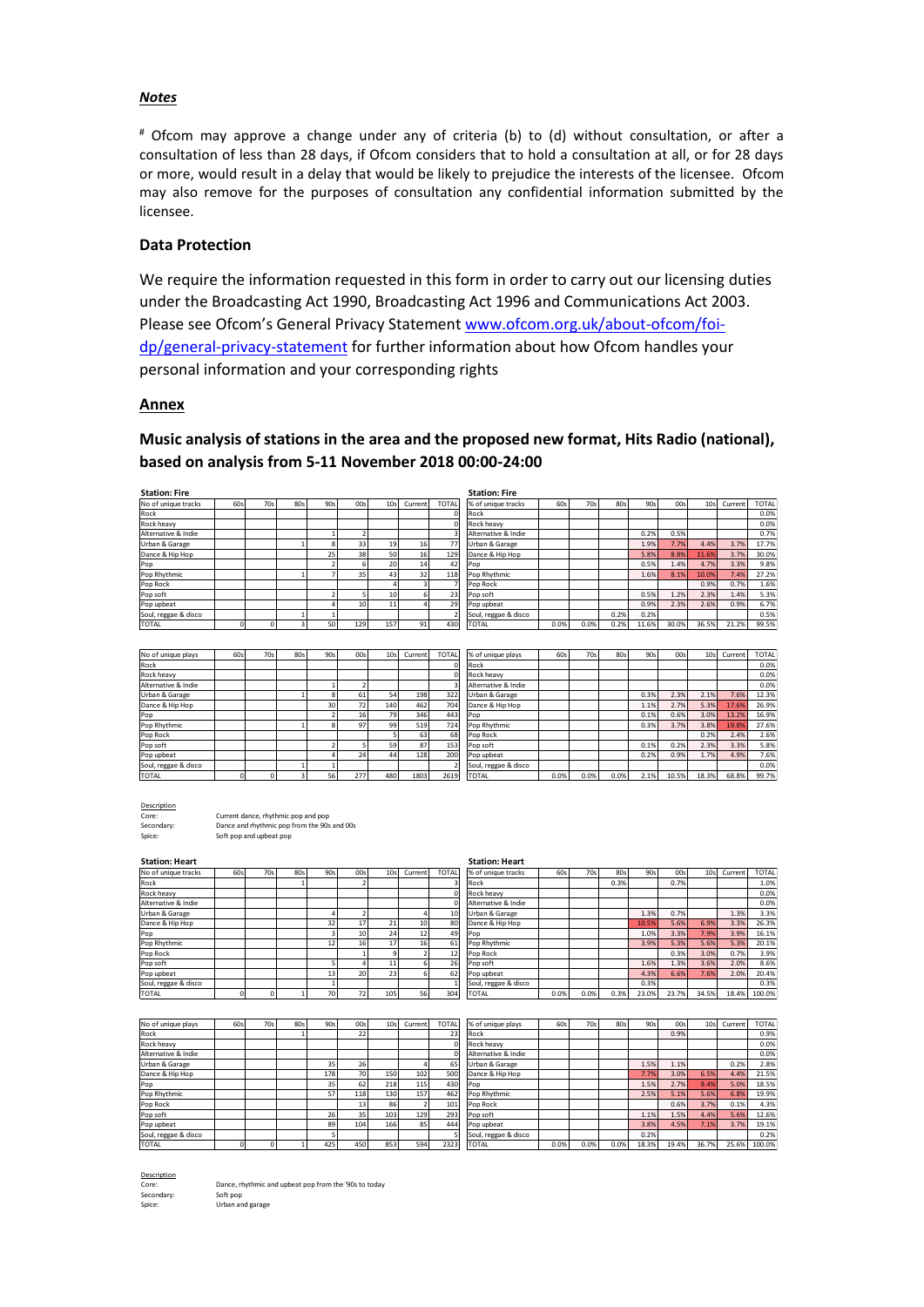| <b>Station: Radio City</b> |     |     |     |     |                      |                 |         |        | <b>Station: Radio City</b> |     |     |         |      |      |                 |           |              |
|----------------------------|-----|-----|-----|-----|----------------------|-----------------|---------|--------|----------------------------|-----|-----|---------|------|------|-----------------|-----------|--------------|
| No of unique tracks        | 60s | 70s | 80s | 90s | 00s                  | 10 <sub>s</sub> | Current | TOTAL. | % of unique tracks         | 60s | 70s | 80s     | 90s  | 00s  | 10 <sub>S</sub> | Current   | <b>TOTAL</b> |
| Rock                       |     |     |     |     |                      |                 |         |        | Rock                       |     |     |         |      | 1.2% |                 |           | 1.2%         |
| Rock heavy                 |     |     |     |     |                      |                 |         |        | <b>Rock heavy</b>          |     |     |         |      |      |                 |           |              |
| Alternative & Indie        |     |     |     |     |                      |                 |         |        | Alternative & Indie        |     |     |         |      | 0.5% |                 |           | 0.5%         |
| Urban & Garage             |     |     |     | 6   | 14                   |                 |         | 22     | Urban & Garage             |     |     |         | 1.5% | 3.4% | 0.5%            |           | 5.4%         |
| Dance & Hip Hop            |     |     |     | 23  | 17                   | 21              |         | 76     | Dance & Hip Hop            |     |     |         | 5.6% | 4.1% | 5.1%            | 3.6%      | 18.5%        |
| Pop                        |     |     |     | ь   | 11                   | 26              | 16      | 59     | Pop                        |     |     |         | 1.5% | 2.7% | 6.3%            | 3.9%      | 14.4%        |
| Pop Rhythmic               |     |     |     |     | 21                   | 39              |         | 77     | Pop Rhythmic               |     |     |         | 0.5% | 5.1% | 9.5%            | 3.6%      | 18.7%        |
| Pop Rock                   |     |     |     |     |                      |                 |         | 24     | Pop Rock                   |     |     |         | 0.7% | 1.0% | 2.9%            | 1.2%      | 5.8%         |
| Pop soft                   |     |     |     |     | 21                   | 24              |         | 64     | Pop soft                   |     |     |         | 1.9% | 5.1% | 5.8%            | 2.7%      | 15.6%        |
| Pop upbeat                 |     |     |     | 10  | 24                   | 35              |         | 82     | Pop upbeat                 |     |     | 0.5%    | 2.4% | 5.8% | 8.5%            | 2.7%      | 20.0%        |
| Soul, reggae & disco       |     |     |     |     |                      |                 |         |        | Soul, reggae & disco       |     |     |         |      |      |                 |           |              |
|                            |     | . . |     | $-$ | $\sim$ $\sim$ $\sim$ | $- - -$         | --      | .      |                            |     |     | $- - -$ | .    | ---- | -----           | $- - - -$ | ------       |

**Station: Radio City Station: Radio City**

| .                    |     |     |     |                 |     |                 |                 |              | .                    |     |     |      |       |       |                 |         |              |
|----------------------|-----|-----|-----|-----------------|-----|-----------------|-----------------|--------------|----------------------|-----|-----|------|-------|-------|-----------------|---------|--------------|
| No of unique tracks  | 60s | 70s | 80s | 90s             | 00s | 10 <sub>s</sub> | Current         | <b>TOTAL</b> | % of unique tracks   | 60s | 70s | 80s  | 90s   | 00s   | 10 <sub>s</sub> | Current | <b>TOTAL</b> |
| Rock                 |     |     |     |                 |     |                 |                 |              | Rock                 |     |     |      |       | 1.2%  |                 |         | 1.2%         |
| Rock heavy           |     |     |     |                 |     |                 |                 |              | Rock heavy           |     |     |      |       |       |                 |         |              |
| Alternative & Indie  |     |     |     |                 |     |                 |                 |              | Alternative & Indie  |     |     |      |       | 0.5%  |                 |         | 0.5%         |
| Urban & Garage       |     |     |     |                 | 14  |                 |                 | 22           | Urban & Garage       |     |     |      | 1.5%  | 3.4%  | 0.5%            |         | 5.4%         |
| Dance & Hip Hop      |     |     |     | 23              | 17  | 21              | 15              | 76           | Dance & Hip Hop      |     |     |      | 5.6%  | 4.1%  | 5.1%            | 3.6%    | 18.5%        |
| Pop                  |     |     |     |                 | 11  | 26              | 16              | 59           | Pop                  |     |     |      | 1.5%  | 2.7%  | 6.3%            | 3.9%    | 14.4%        |
| Pop Rhythmic         |     |     |     |                 | 21  | 39              | 15 <sub>1</sub> | 77           | Pop Rhythmic         |     |     |      | 0.5%  | 5.1%  | 9.5%            | 3.6%    | 18.7%        |
| Pop Rock             |     |     |     |                 |     | 12              |                 | 24           | Pop Rock             |     |     |      | 0.7%  | 1.0%  | 2.9%            | 1.2%    | 5.8%         |
| Pop soft             |     |     |     |                 | 21  | 24              | 11              | 64           | Pop soft             |     |     |      | 1.9%  | 5.1%  | 5.8%            | 2.7%    | 15.6%        |
| Pop upbeat           |     |     |     | 10 <sup>1</sup> | 24  | 35              | 11              | 82           | Pop upbeat           |     |     | 0.5% | 2.4%  | 5.8%  | 8.5%            | 2.7%    | 20.0%        |
| Soul, reggae & disco |     |     |     |                 |     |                 |                 |              | Soul, reggae & disco |     |     |      |       |       |                 |         |              |
| <b>TOTAL</b>         |     |     |     | 58              | 119 | 159             | 73              | 411          | <b>TOTAL</b>         |     |     | 0.5% | 14.1% | 29.0% | 38.7%           | 17.8%   | 100.0%       |
|                      |     |     |     |                 |     |                 |                 |              |                      |     |     |      |       |       |                 |         |              |

| No of unique plays   | 60s | 70s | 80s | 90s | OO <sub>S</sub> | 10 <sub>s</sub> | Current | <b>TOTAL</b> | % of unique plays    | 60s | 70s | 80s  | 90sl | 00s  | 10 <sub>S</sub> | Current | <b>TOTAL</b> |
|----------------------|-----|-----|-----|-----|-----------------|-----------------|---------|--------------|----------------------|-----|-----|------|------|------|-----------------|---------|--------------|
| Rock                 |     |     |     |     | 12              |                 |         | 12           | Rock                 |     |     |      |      | 0.5% |                 |         | 0.5%         |
| Rock heavy           |     |     |     |     |                 |                 |         |              | <b>Rock heavy</b>    |     |     |      |      |      |                 |         |              |
| Alternative & Indie  |     |     |     |     |                 |                 |         |              | Alternative & Indie  |     |     |      |      | 0.1% |                 |         | 0.1%         |
| Urban & Garage       |     |     |     |     | 21              |                 |         | 30           | Urban & Garage       |     |     |      | 0.3% | 0.9% | 0.1%            |         | 1.3%         |
| Dance & Hip Hop      |     |     |     | 28  | 26              | 80              | 251     | 385          | Dance & Hip Hop      |     |     |      | 1.2% | 1.2% | 3.6%            | 11.2%   | 17.1%        |
| Pop                  |     |     |     |     | 18              | 135             | 204     | 364          | Pop                  |     |     |      | 0.3% | 0.8% | 6.0%            | 9.1%    | 16.2%        |
| Pop Rhythmic         |     |     |     |     | 43              | 154             | 295     | 494          | Pop Rhythmic         |     |     |      | 0.1% | 1.9% | 6.9%            | 13.1%   | 22.0%        |
| Pop Rock             |     |     |     |     |                 | 65              | 70      | 147          | Pop Rock             |     |     |      | 0.1% | 0.4% | 2.9%            | 3.1%    | 6.5%         |
| Pop soft             |     |     |     | ٩   | 26              | 92              | 206     | 333          | Pop soft             |     |     |      | 0.4% | 1.2% | 4.1%            | 9.2%    | 14.8%        |
| Pop upbeat           |     |     |     | 11  | 61              | 173             | 231     | 478          | Pop upbeat           |     |     | 0.1% | 0.5% | 2.7% | 7.7%            | 10.3%   | 21.3%        |
| Soul, reggae & disco |     |     |     |     |                 |                 |         |              | Soul, reggae & disco |     |     |      |      |      |                 |         |              |
| <b>TOTAL</b>         |     |     |     | 67  | 218             | 701             | 1257    | 2245         | <b>TOTAL</b>         |     |     | 0.1% | 3.0% | 9.7% | 31.2%           | 56.0%   | 100.0%       |

Description Core: A broad mix of pop from the last 15 years, from soft pop to dance

Secondary: Pop rock

Spice: Urban and garage

| <b>Station: Smooth</b> |     |     |     |     |      |     |         |              | <b>Station: Smooth</b> |      |       |       |       |      |                 |         |              |
|------------------------|-----|-----|-----|-----|------|-----|---------|--------------|------------------------|------|-------|-------|-------|------|-----------------|---------|--------------|
| No of unique tracks    | 60s | 70s | 80s | 90s | 00sl | 10s | Current | <b>TOTAL</b> | % of unique tracks     | 60s  | 70s   | 80s   | 90s   | 00s  | 10 <sub>s</sub> | Current | <b>TOTAL</b> |
| Rock                   |     |     |     |     |      |     |         |              | Rock                   |      |       |       |       |      |                 |         |              |
| Rock heavy             |     |     |     |     |      |     |         |              | Rock heavy             |      |       |       |       |      |                 |         |              |
| Alternative & Indie    |     |     |     |     |      |     |         |              | Alternative & Indie    |      |       |       |       |      |                 |         |              |
| Urban & Garage         |     |     |     |     |      |     |         |              | Urban & Garage         |      |       |       |       |      |                 |         |              |
| Dance & Hip Hop        |     |     |     |     |      |     |         |              | Dance & Hip Hop        |      |       |       |       |      |                 |         |              |
| Pop                    |     | 15  | 27  |     |      |     |         | 56           | Pop                    | 1.1% | 4.1%  | 7.3%  | 2.2%  | 0.3% | 0.3%            |         | 15.2%        |
| Pop Rhythmic           |     |     |     |     |      |     |         | 10           | Pop Rhythmic           |      | 0.3%  | 1.9%  | 0.3%  |      | 0.3%            |         | 2.7%         |
| Pop Rock               |     |     | 13  |     | h    |     |         | 23           | Pop Rock               |      | 0.5%  | 3.5%  | 0.3%  | 1.6% |                 | 0.3%    | 6.2%         |
| Pop soft               | 11  | 40  | 86  | 52  | 17   | 18  |         | 229          | Pop soft               | 3.0% | 10.8% | 23.3% | 14.1% | 4.6% | 4.9%            | 1.4%    | 62.1%        |
| Pop upbeat             |     |     | 11  |     |      |     |         | 18           | Pop upbeat             |      | 1.1%  | 3.0%  |       | 0.3% | 0.3%            |         | 4.6%         |
| Soul, reggae & disco   |     | 19  | 12  |     |      |     |         | 33           | Soul, reggae & disco   | 0.3% | 5.1%  | 3.3%  | 0.3%  |      |                 |         | 8.9%         |
| <b>TOTAL</b>           | 17  | 81  | 156 | 63  | 25   | 21  |         | 369          | <b>TOTAL</b>           | 4.6% | 22.0% | 42.3% | 17.1% | 6.8% | 5.7%            | 1.6%    | 100.0%       |

| No of unique plays   | 60s        | 70s | 80s | 90s | 00s | 10 <sub>s</sub> | Current | <b>TOTAL</b> | % of unique plays    | 60s  | 70s   | 80s   | 90s   | 00s  | 10 <sub>s</sub> | Current | <b>TOTAL</b> |
|----------------------|------------|-----|-----|-----|-----|-----------------|---------|--------------|----------------------|------|-------|-------|-------|------|-----------------|---------|--------------|
| Rock                 |            |     |     |     |     |                 |         |              | Rock                 |      |       |       |       |      |                 |         |              |
| Rock heavy           |            |     |     |     |     |                 |         |              | Rock heavy           |      |       |       |       |      |                 |         |              |
| Alternative & Indie  |            |     |     |     |     |                 |         |              | Alternative & Indie  |      |       |       |       |      |                 |         |              |
| Urban & Garage       |            |     |     |     |     |                 |         |              | Urban & Garage       |      |       |       |       |      |                 |         |              |
| Dance & Hip Hop      |            |     |     |     |     |                 |         |              | Dance & Hip Hop      |      |       |       |       |      |                 |         |              |
| Pop                  | 24         | 69  | 148 | 41  |     |                 |         | 290          | Pop                  | 1.2% | 3.3%  | 7.2%  | 2.0%  | 0.1% | 0.3%            |         | 14.1%        |
| Pop Rhythmic         |            |     | 51  |     |     |                 |         | 59           | Pop Rhythmic         |      | 0.1%  | 2.5%  | 0.0%  |      | 0.2%            |         | 2.9%         |
| Pop Rock             |            |     | 102 |     | 29  |                 | 20      | 161          | Pop Rock             |      | 0.4%  | 4.9%  | 0.0%  | 1.4% |                 | 1.0%    | 7.8%         |
| Pop soft             | 84         | 192 | 473 | 264 | 97  | 130             | 67      | 1307         | Pop soft             | 4.1% | 9.3%  | 23.0% | 12.8% | 4.7% | 6.3%            | 3.3%    | 63.4%        |
| Pop upbeat           |            | 13  | 42  |     |     |                 |         | 72           | Pop upbeat           |      | 0.6%  | 2.0%  |       | 0.3% | 0.1%            |         | 3.5%         |
| Soul, reggae & disco |            | 100 | 56  | 12  |     |                 |         | 172          | Soul, reggae & disco | 0.2% | 4.9%  | 2.7%  | 0.6%  |      |                 |         | 8.3%         |
| <b>TOTAL</b>         | <b>119</b> | 386 | 872 | 319 | 135 | 143             | 87      | 2061         | TOTAL                | 5.4% | 18.7% | 42.3% | 15.5% | 6.6% | 6.9%            | 4.2%    | 100.0%       |

Description<br>Core:<br>Secondary:

Core: Soft pop from the 70s, 80s and 90s Secondary: Pop from the 80s, soul, reggae and disco from the 70s and 80s Spice: Pop and soft pop from the 60s. 00s and 10s

**Station: Wave**<br> **No of unique tracks Station: Wave**<br> **Station: Wave**<br> **Station: Wave**<br> **Station: Wave**<br> **Station: Wave**<br> **Station: Wave**<br> **Station: Wave**<br> **Station: Wave** 

#### No of unique tracks | 60s| 70s| 80s| 90s| 00s| 10s|Current|TOTAL|% of unique tracks | 60s| 70s| 80s| 90s| 10s|Current|TOTAL| Rock 5 21 33 2 9 2 1 73 Rock 0.4% 1.6% 2.4% 0.1% 0.7% 0.1% 0.1% 5.4% Rock heavy | | | 1 | | | | 1 | 1 | Rock heavy | | | | | | | | | | 0.0%| Alternative & Indie | | | | 10 | 3 1 1 14 Alternative & Indie | | 0.7% | 0.2% 0.1% 1.0% 1.0% Urban & Garage 1 1 Urban & Garage 0.1% 0.1% Dance & Hip Hop | | | 8| 49| 15| 11| 5| 88||Dance & Hip Hop | | | 0.6%| 3.6%| 1.1%| 0.8%| 0.4%| 6.5%| Pop 15 46 141 60 23 24 13 322 Pop 1.1% 3.4% 10.4% 4.4% 1.7% 1.8% 1.0% 23.8% Pop Rhythmic | 1| 2| 42| 31| 12| 27| 11| 126|Pop Rhythmic | 0.1%| 0.1%| 3.1%| 2.3%| 0.9%| 2.0%| 0.8%| 9.3%| Pop Rock 5 | 42 | 68 | 51 | 24 | 20 | 9 | 219 | Pop Rock | 0.4% | 3.1% | 3.8% | 1.8% | 1.5% | 0.7% | 16.2% | Pop soft 13 | 23 | 62 | 70 | 29 | 22 | 12 | 231 | Pop soft 1.0% | 1.7% | 4.6% | 5.2% | 2.1% | 1.6% | 0.9% | 17.1% | Pop upbeat 5 19 92 30 27 25 8 206 Pop upbeat 0.4% 1.4% 6.8% 2.2% 2.0% 1.9% 0.6% 15.2% Soul, reggae & disco | 5| 32| 26| 6| | | 70|Soul, reggae & disco | 0.4%| 2.4%| 1.9%| 0.4%| | | 0.1% 5.2%| TOTAL 49 185 473 309 139 134 62 1351 TOTAL 3.6% 13.7% 34.9% 22.9% 10.3% 9.9% 4.6% 99.9%

| No of unique plays   | 60s | 70s | 80s | 90s. | OOs             | 10 <sub>s</sub> | Current | <b>TOTAL</b> | % of unique plays    | 60s  | 70s   | 80s   | 90s   | OO <sub>S</sub> | 10 <sub>s</sub> | Current | <b>TOTAL</b> |
|----------------------|-----|-----|-----|------|-----------------|-----------------|---------|--------------|----------------------|------|-------|-------|-------|-----------------|-----------------|---------|--------------|
| Rock                 |     |     | 39  |      | 14              |                 |         | 88           | <b>Rock</b>          | 0.2% | 1.1%  | 1.9%  | 0.1%  | 0.7%            | 0.1%            | 0.0%    | 4.3%         |
| Rock heavy           |     |     |     |      |                 |                 |         |              | <b>Rock heavy</b>    | 0.0% | 0.0%  | 0.0%  | 0.0%  | 0.0%            | 0.0%            | 0.0%    | 0.0%         |
| Alternative & Indie  |     |     |     | 10   |                 |                 |         | 18           | Alternative & Indie  | 0.0% | 0.0%  | 0.0%  | 0.5%  | 0.0%            | 0.1%            | 0.2%    | 0.9%         |
| Urban & Garage       |     |     |     |      |                 |                 |         |              | Urban & Garage       | 0.0% | 0.0%  | 0.0%  | 0.0%  | 0.0%            | 0.0%            | 0.0%    | 0.0%         |
| Dance & Hip Hop      |     |     |     | 61   | 15              | 18              | 57      | 159          | Dance & Hip Hop      | 0.0% | 0.0%  | 0.4%  | 3.0%  | 0.7%            | 0.9%            | 2.8%    | 7.7%         |
| Pop                  | 18  | 49  | 155 | 76   | 26              | 38              | 94      | 456          | Pop                  | 0.9% | 2.4%  | 7.5%  | 3.7%  | 1.3%            | 1.8%            | 4.6%    | 22.2%        |
| Pop Rhythmic         |     |     | 46  | 42   | 14              | 38              | 70      | 213          | Pop Rhythmic         | 0.0% | 0.1%  | 2.2%  | 2.0%  | 0.7%            | 1.8%            | 3.4%    | 10.4%        |
| Pop Rock             |     | 47  | 80  | 72   | 31              | 26              | 59      | 320          | Pop Rock             | 0.2% | 2.3%  | 3.9%  | 3.5%  | 1.5%            | 1.3%            | 2.9%    | 15.6%        |
| Pop soft             |     |     | 70  | 82   | 33 <sub>1</sub> | 28              | 141     | 396          | Pop soft             | 0.8% | 1.3%  | 3.4%  | 4.0%  | 1.6%            | 1.4%            | 6.9%    | 19.3%        |
| Pop upbeat           |     | 24  | 107 | 37   | 32              | 39              |         | 315          | Pop upbeat           | 0.2% | 1.2%  | 5.2%  | 1.8%  | 1.6%            | 1.9%            | 3.5%    | 15.3%        |
| Soul, reggae & disco |     | 42  | 31  |      |                 |                 |         | 90           | Soul, reggae & disco | 0.3% | 2.0%  | 1.5%  | 0.4%  | 0.0%            | 0.0%            | 0.1%    | 4.4%         |
| <b>TOTAL</b>         | 56  | 213 | 536 | 391  | 165             | 1931            | 501     | 2055         | <b>TOTAL</b>         | 2.7% | 10.4% | 26.1% | 19.0% | 8.0%            | 9.4%            | 24.4%   | 100.0%       |

**Description** Core:<br>Secondary:

Pop, pop rock, soft pop and upbeat pop from the 80s to today

Dance, rock, soul and disco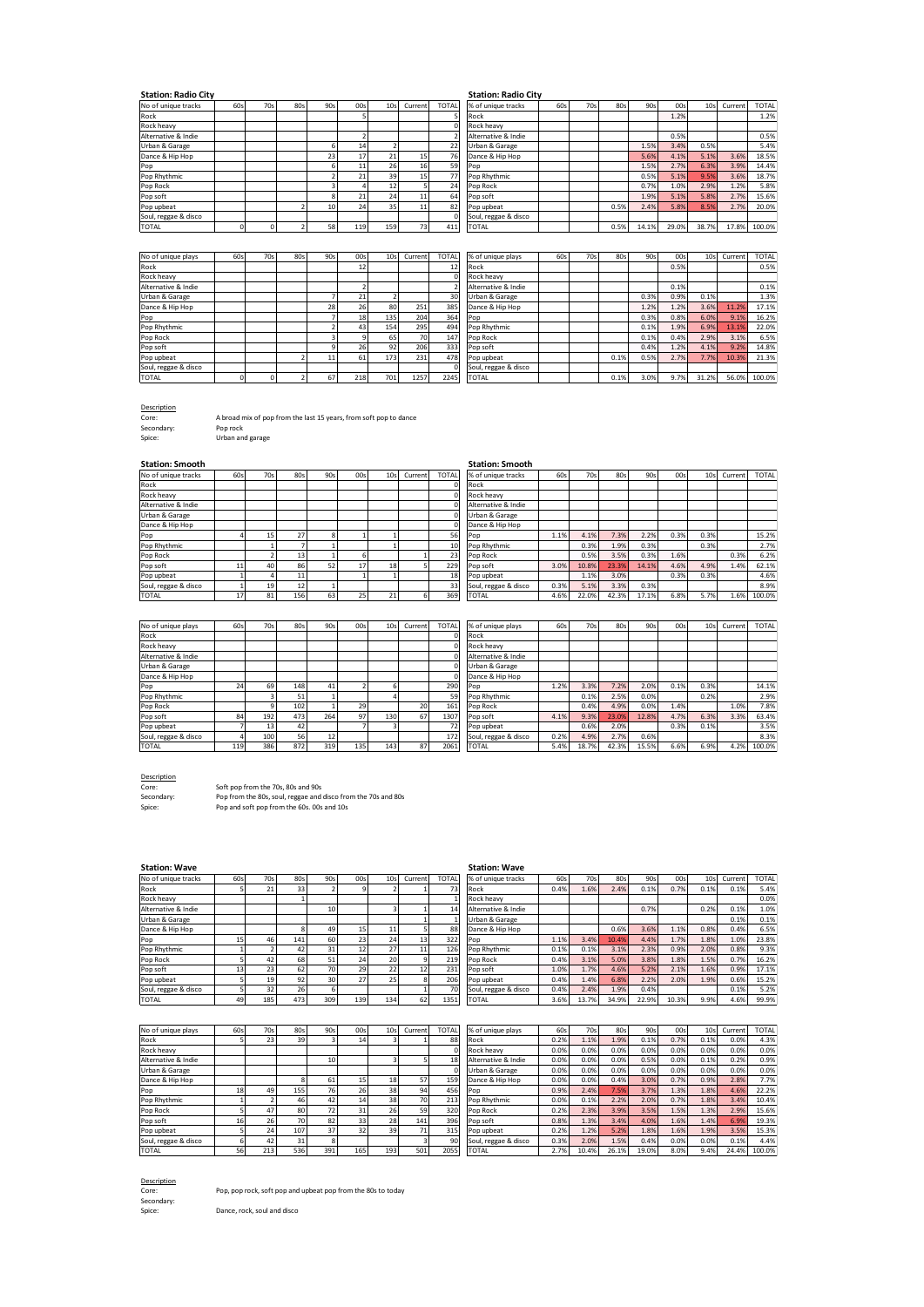# Ofcom notes on the request

## **Statutory requirements**

This request relates to the FM licence for the Bournemouth area held by Celador Radio Ltd ('Celador'), currently broadcasting as Fire Radio.

Every FM local commercial radio station is required to broadcast a service which complies with a defined 'character of service', and also a certain amount of locally-made programming and local news. These requirements are specified in its Format. Locally-made programmes are those made within a station's licensed area or, where Ofcom has approved a wider area relating to that station, that 'approved area'.

Celador has requested the following changes to the Format of the Bournemouth area licence:

- To change the 'character of service' description from *"A music-led service primarily targeting 15-34 year-olds, with appropriate speech content to appeal to young local listeners. The music will be 'rhythmic contemporary' featuring dance, soul and related contemporary genres"* to "*A music-led service primarily targeting 15-44 yearolds with appropriate speech content to appeal to local listeners. The music will focus primarily on current hits and a mix of hit music from the last 15 ye*ars".
- To produce locally-made programming anywhere within the approved area of the South of England (Bauer amended).
- To reduce the required number of locally-made programming hours on weekday daytimes from seven to three, and from four to none on weekend days.

These proposed changes would change the character of service as set out in the Format of the licence, and accordingly can be agreed only if Ofcom is satisfied in regard to one of the statutory criteria set out in section 106(1A) of the Broadcasting Act 1990 (as set out in the request, above).

If we are satisfied in relation to one of the statutory criteria, we are then able to decide whether or not to approve the request, taking account of our published policy criteria.

## **Assessment**

## Proposed change to 'character of service'

In considering the proposed changes to the character of service description, we were satisfied in relation to section 106(1A)(a) of the Broadcasting Act 1990, that the proposed changes would not substantially alter the character of service.

This is on the basis that Fire Radio will continue to be a music-led station, targeting a younger demographic in Bournemouth with an obligation to provide "appropriate" local news and speech content, in a manner that is consistent with Ofcom's published localness guidelines.

With regard to the changes to the music requirements, our view was that given that the overwhelming majority of "hit music" both currently and from the past 15 years could reasonably be described as "rhythmic contemporary" (i.e. what is currently required by Fire